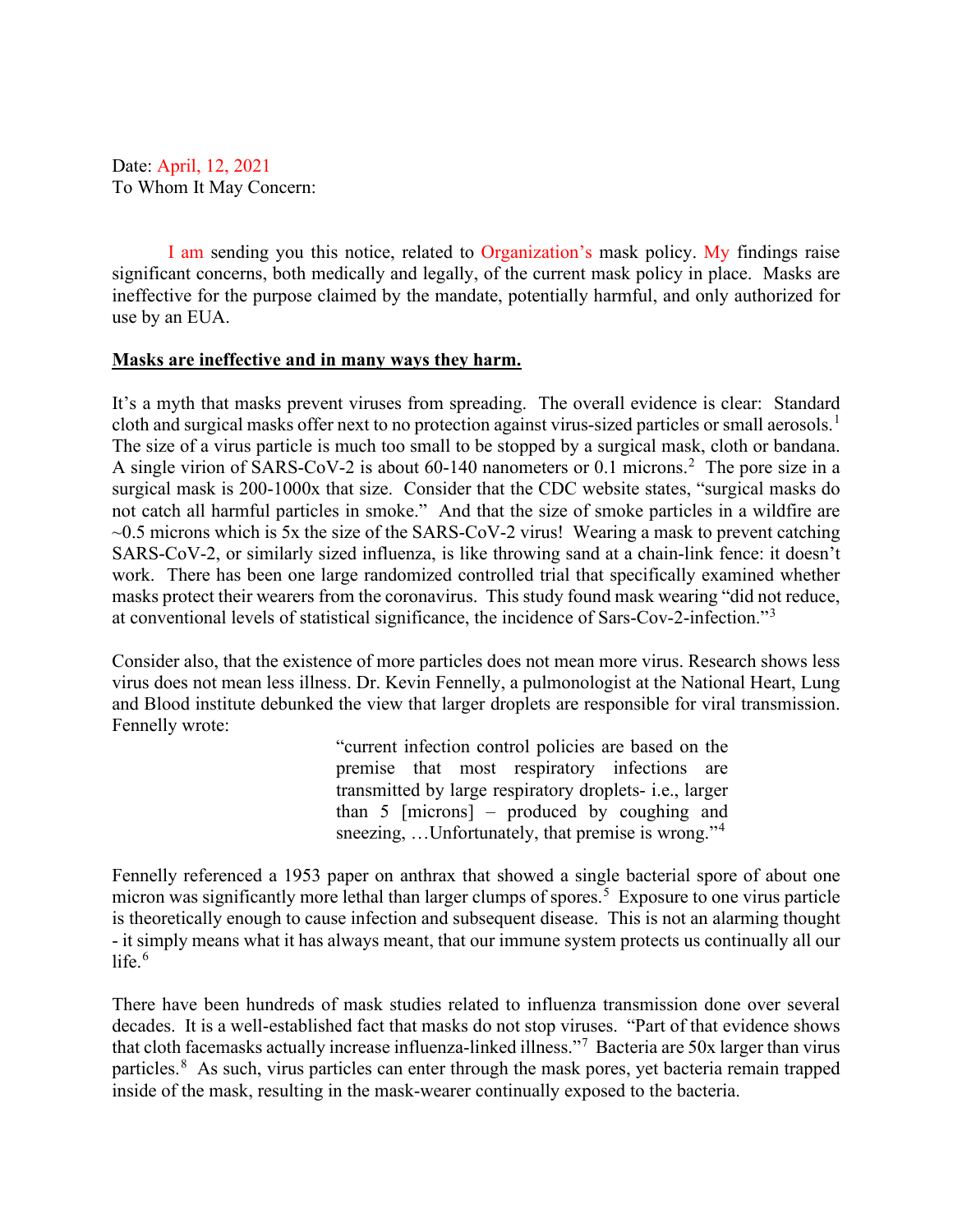Related to the 1918-1919 influenza pandemic, there was almost universal agreement among experts, that deaths were virtually never caused by the influenza virus itself but resulted directly from severe secondary pneumonia caused by well-known bacterial "pneumopathogens" that colonized the upper respiratory tract.<sup>[9](#page-4-8)</sup> Dr. Fauci and his National Institute of Health studied pandemics and epidemics and concluded, "the vast majority of influenza deaths resulted from secondary bacterial pneumonia."<sup>[10](#page-4-9)</sup>

All parties mandating the use of facemasks are not only willfully ignoring established science but are engaging in what amounts to a clinical experimental trial. This conclusion is reached by the fact that facemask use and Covid-19 incidence are being reported in scientific *opinion* pieces promoted by the CDC and others.<sup>[11](#page-4-10)</sup> The fact is **after reviewing ALL of the studies worldwide**, **the CDC found "no reduction in viral transmission with the use of face masks."[12](#page-4-11)**

Any intervention, especially one that is prophylactic, must cause fewer harms to the recipient than the infection. The cost-benefit of mandating an investigational face-covering with emerging safety issues is especially difficult to justify. Anthony Fauci was very clear that asymptomatic transmission was not a threat. He stated, "in all the history of respiratory-borne viruses of any type, asymptomatic transmission has never been the driver of outbreaks. The driver of outbreaks is always a symptomatic person."<sup>[13](#page-4-12)</sup>

Wearing respirators come(s) with a host of physiological and psychological burdens. These can interfere with task performances and reduce work efficiency. These burdens can even be severe enough to cause life-threatening conditions if not ameliorated.<sup>[14](#page-4-13)</sup> Fifteen years ago, National Taiwan University Hospital concluded that the use of N-95 masks in healthcare workers caused them to experience hypoxemia, a low level of oxygen in the blood, and hypercapnia, an elevation in the blood's carbon dioxide levels.<sup>[15](#page-4-14)</sup> Studies of simple surgical masks found significant reductions in blood oxygen as well. In one particular study, researchers measured blood oxygenation before and after surgeries in 53 surgeons. Researchers found the mask reduced the blood oxygen levels significantly, and the longer the duration of wearing the mask, the greater the  $drop$  in blood oxygen levels.<sup>[16](#page-4-15)</sup>

Moreover, people with cancer will be at a further risk from hypoxia, as cancer cells grow best in a bodily environment that is low in oxygen. Low oxygen also promotes systemic inflammation which, in turn, promotes "the growth, invasion and spread of cancers."<sup>[17](#page-4-16)</sup> Repeated episodes of low oxygen, known as intermittent hypoxia, also "causes atherosclerosis" and hence increases "all cardiovascular events" such as heart attacks, as well as adverse cerebral events like stroke.<sup>18</sup>

## **Informed consent is required for investigational medical therapies.**

Regardless of the lack of safety and efficacy behind the decision to require employees to wear a mask, it is illegal to mandate EUA approved investigational medical therapies without informed consent. Mask use for viral transmission prevention is authorized for Emergency Use only.[19](#page-4-18) Emergency Use Authorization by the FDA, means "the products are investigational and experimental" only.<sup>[20](#page-4-19)</sup> The statute granting the FDA the power to authorize a medical product of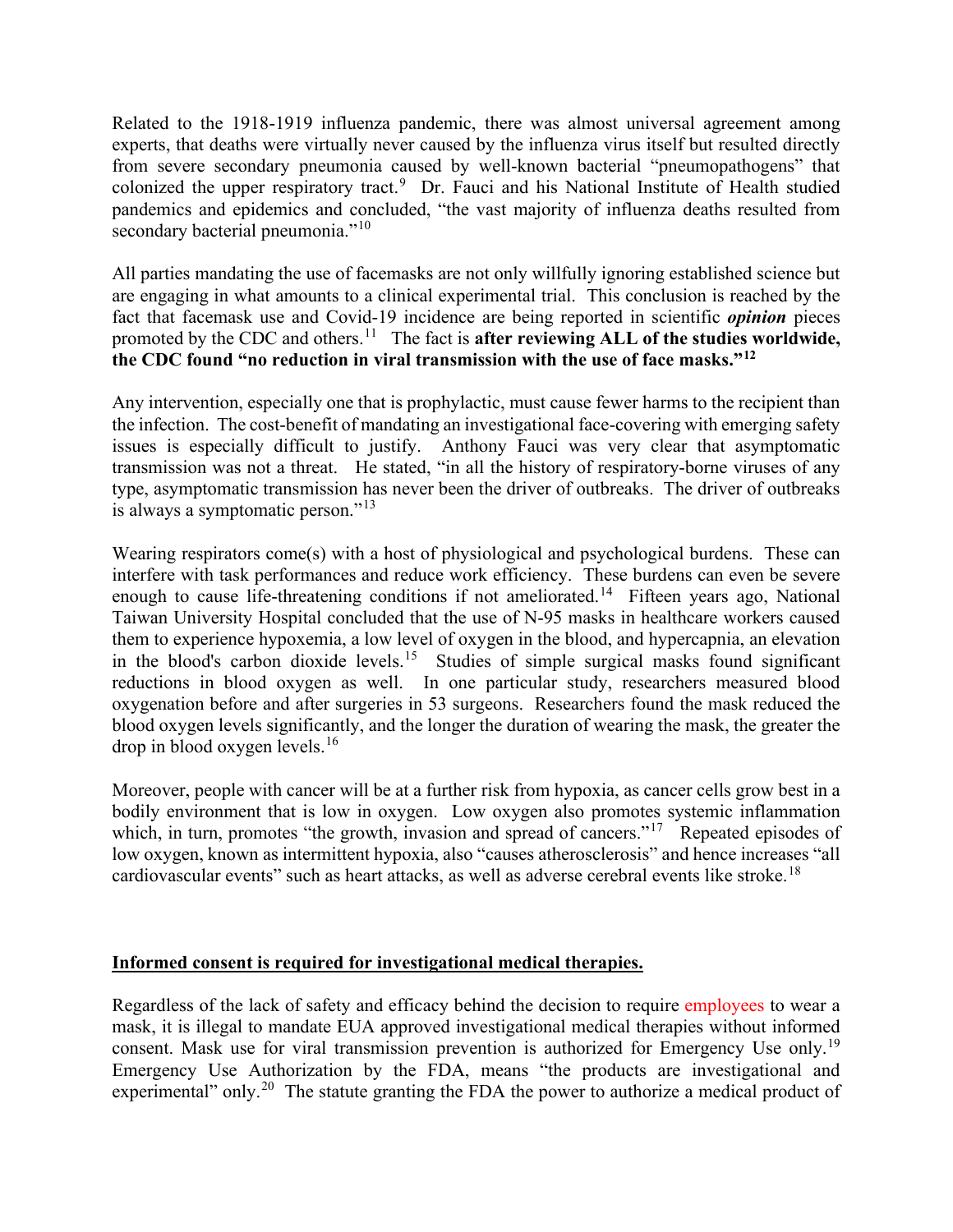emergency use requires that the person being administered the unapproved product be advised of his or her right to refuse administration of the product.<sup>[21](#page-4-20)</sup> This statute further recognizes the wellsettled doctrine that medical experiments, or "clinical research," may not be performed on human subjects without the express, informed consent of the individual receiving treatment.<sup>[22](#page-4-21)</sup>

The right to avoid the imposition of human experimentation is fundamental, rooted in the Nuremberg Code of 1947, has been ratified by the 1964 Declaration of Helsinki, and further codified in the United States Code of Federal Regulations. In addition to the Unites States regarding itself as bound by these provisions, these principles were adopted by the FDA in its regulations requiring the informed consent of human subjects for medical research.<sup>[23](#page-4-22)</sup> Add State info here if possible. The law is very clear; It is unlawful to conduct medical research (even in the case of emergency), unless steps taken to  $\ldots$  secure informed consent of all participants.<sup>[24](#page-4-23)</sup>

Furthermore, by requiring employees to wear a mask, you are promoting the idea that the mask can prevent or treat a disease, which is an illegal deceptive practice. It is unlawful to advertise that a product or service can prevent…disease unless you possess competent and reliable scientific evidence... substantiating that the claims are true.<sup>[25](#page-4-24)</sup>

The FDA EUA for surgical and/or cloth masks explicitly states, "the labeling must not state or imply… that the [mask] is intended for antimicrobial or antiviral protection or related, or for use such as infection prevention or reduction."<sup>26</sup> As you can see from the image below, masks do not claim to keep out viruses.

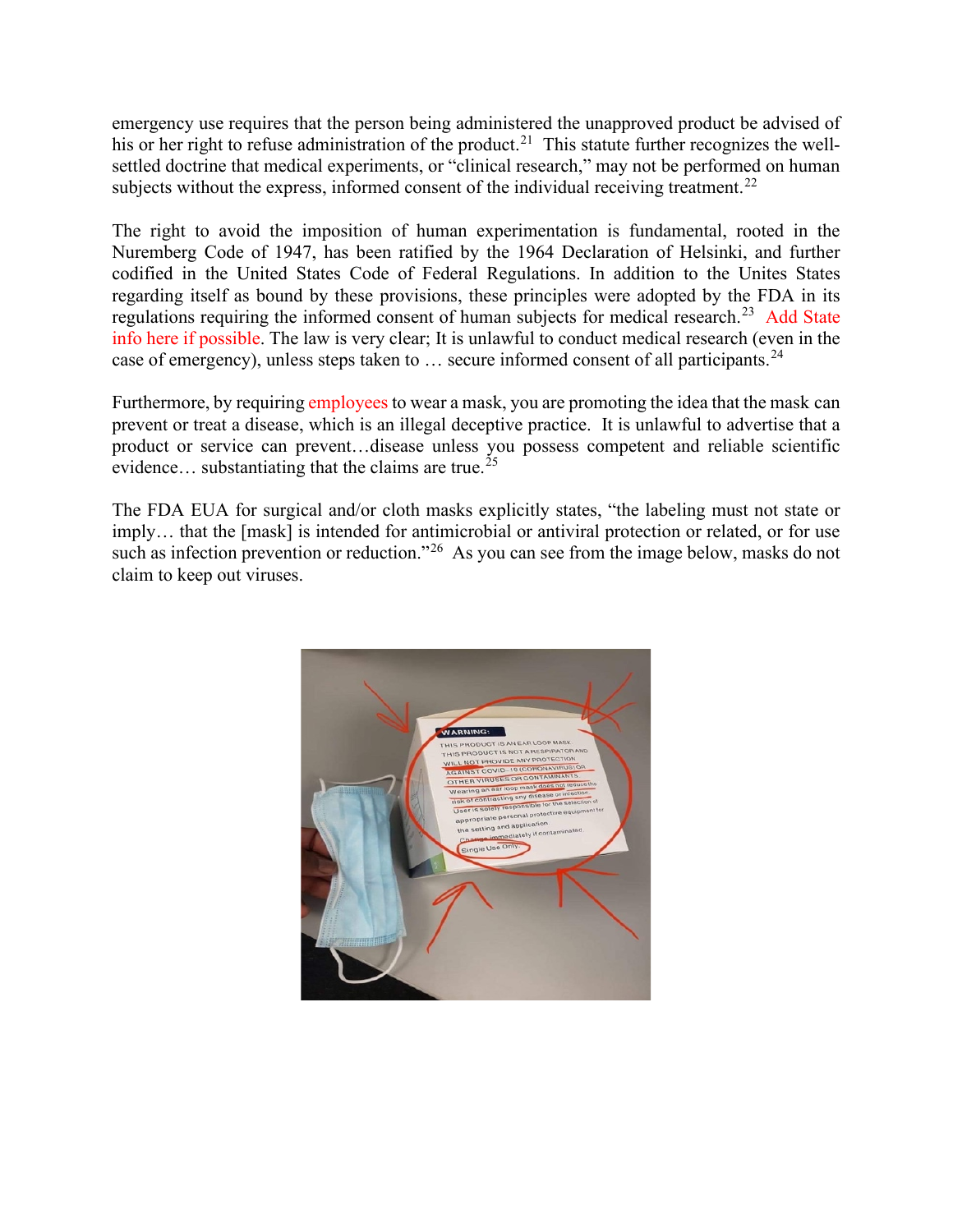## **Illegally mandating an investigational medical therapy generates liability.**

There are proven microbial challenges as well as breathing difficulties that are created and exacerbated by extended mask-wearing.

Requiring employees to wear a mask sets the stage for contracting any infection, including COVID-19, and making the consequences of that infection much graver. In essence, a mask may very well put us at an increased risk of infection, and if so, having a far worse outcome.[27](#page-4-26)

The fact that mask wearing presents a severe risk of harm to the wearer should – standing alone – not be required for employees, particularly given that we are not ill and have done nothing wrong that would warrant an infringement of our constitutional rights and bodily autonomy. Promoting use of a non-FDA approved, Emergency Use Authorized mask, is unwarranted and illegal. This mandate is in direct conflict with Section 360bbb-3 $\mathcal{E}(1)(A)(ii)(I-III)$ , which requires the wearer to be informed of the option to refuse the wearing of such "device." Misrepresenting the use of a mask as being intended for antimicrobial or antiviral protection, and/or misrepresenting masks for use as infection prevention or reduction is a deceptive practice under the FTC. It is clear, there is no waiver of liability under deceptive practices, even under a state of emergency. As such, forcing employees to wear masks, or similarly forcing use any other non-FDA approved medical product without the wearer's consent, is illegal and immoral.

This letter serves as official notice that  $I$  do not consent to being forced to wear a mask. I will not fail to take the maximum action permissible under the law against your organization, and against you personally. Accordingly, I urge you to comply with Federal and State law, and advise employees they have a right to refuse or wear a mask as a measure to prevent or reduce infection from Covid-19. Any other course of action is contrary to the law. I am willing to testify as to the veracity of the contents in this document. Please confirm no further pressure will be exerted upon me to follow this illegal mask mandate, and that I will not face any retaliatory disciplinary action.

Sincerely,

Name